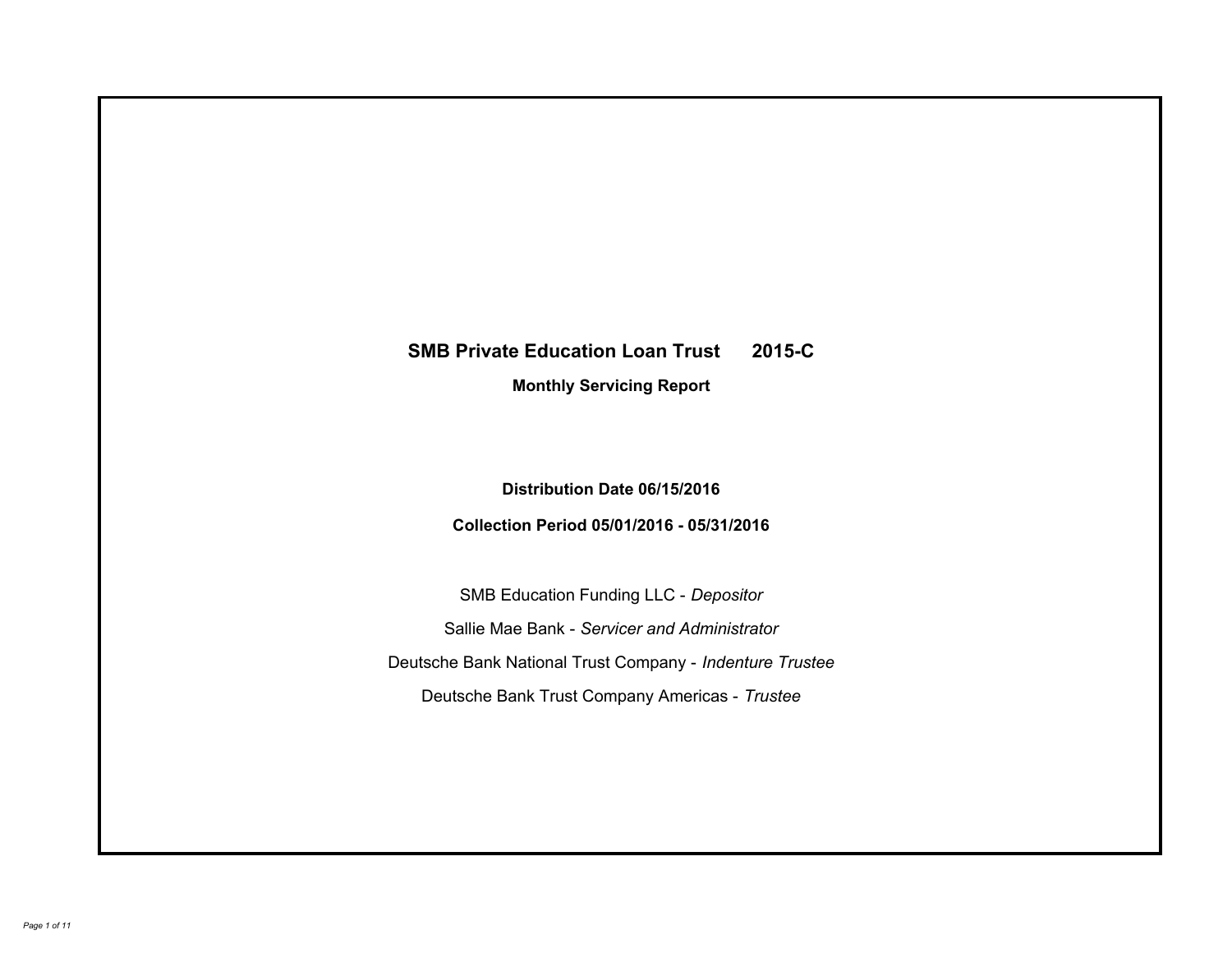| A           | <b>Student Loan Portfolio Characteristics</b>   |                                                                                                     | <b>Settlement Date</b><br>10/27/2015 | 04/30/2016            | 05/31/2016            |
|-------------|-------------------------------------------------|-----------------------------------------------------------------------------------------------------|--------------------------------------|-----------------------|-----------------------|
|             | <b>Principal Balance</b>                        |                                                                                                     | \$693,787,197.00                     | \$667,461,237.59      | \$661,143,190.62      |
|             | Interest to be Capitalized Balance              |                                                                                                     | 55,852,621.68                        | 50,141,601.22         | 50,857,572.47         |
|             | Pool Balance                                    |                                                                                                     | \$749,639,818.68                     | \$717,602,838.81      | \$712,000,763.09      |
|             | Weighted Average Coupon (WAC)                   |                                                                                                     |                                      |                       |                       |
|             |                                                 | WAC1 (Contractual Interest Rate on the Loan)                                                        | 8.28%                                | 8.48%                 | 8.48%                 |
|             |                                                 | WAC2 (Average of Applicable Interest Rate)                                                          | 8.28%                                | 8.47%                 | 8.46%                 |
|             | WAC3 (Average of Actual Interest Rate)          |                                                                                                     | 8.22%                                | 8.40%                 | 8.40%                 |
|             | Weighted Average Remaining Term                 |                                                                                                     | 127.00                               | 123.93                | 123.44                |
|             | Number of Loans                                 |                                                                                                     | 65,154                               | 62,790                | 62,245                |
|             | Number of Borrowers<br>Pool Factor              |                                                                                                     | 45,614                               | 43,865<br>0.957263503 | 43,515<br>0.949790480 |
|             | Since Issued Total Constant Prepayment Rate (1) |                                                                                                     |                                      | 6.86%                 | 6.93%                 |
|             |                                                 |                                                                                                     |                                      |                       |                       |
| B           | <b>Debt Securities</b>                          | Cusip/Isin                                                                                          | 05/16/2016                           |                       | 06/15/2016            |
|             | A <sub>1</sub>                                  | 78448RAA4                                                                                           | \$143,963,487.68                     |                       | \$136,170,923.08      |
|             | A <sub>2</sub> A                                | 78448RAB2                                                                                           | \$207,000,000.00                     |                       | \$207,000,000.00      |
|             | A2B                                             | 78448RAC0                                                                                           | \$100,000,000.00                     |                       | \$100,000,000.00      |
|             | A <sub>3</sub>                                  | 78448RAD8                                                                                           | \$75,000,000.00                      |                       | \$75,000,000.00       |
|             | B                                               | 78448RAE6                                                                                           | \$70,000,000.00                      |                       | \$70,000,000.00       |
|             | C                                               | 78448RAF3                                                                                           | \$50,000,000.00                      |                       | \$50,000,000.00       |
|             |                                                 |                                                                                                     |                                      |                       |                       |
| $\mathsf C$ | <b>Certificates</b>                             | Cusip/Isin                                                                                          | 05/16/2016                           |                       | 06/15/2016            |
|             | Residual                                        | 78448R106                                                                                           | \$100,000.00                         |                       | \$100,000.00          |
|             |                                                 |                                                                                                     |                                      |                       |                       |
| D           | <b>Account Balances</b>                         |                                                                                                     | 05/16/2016                           |                       | 06/15/2016            |
|             | Reserve Account Balance                         |                                                                                                     | \$1,884,455.00                       |                       | \$1,884,455.00        |
|             |                                                 |                                                                                                     |                                      |                       |                       |
| E           | <b>Asset / Liability</b>                        |                                                                                                     | 05/16/2016                           |                       | 06/15/2016            |
|             | Overcollateralization Percentage                |                                                                                                     | 9.98%                                |                       | 10.37%                |
|             | Specified Overcollateralization Amount          |                                                                                                     | \$215,280,851.64                     |                       | \$213,600,228.93      |
|             | <b>Actual Overcollateralization Amount</b>      |                                                                                                     | \$71,639,351.13                      |                       | \$73,829,840.01       |
|             |                                                 | (1) For additional information, see 'Since Issued CPR Methodology' found on page 11 of this report. |                                      |                       |                       |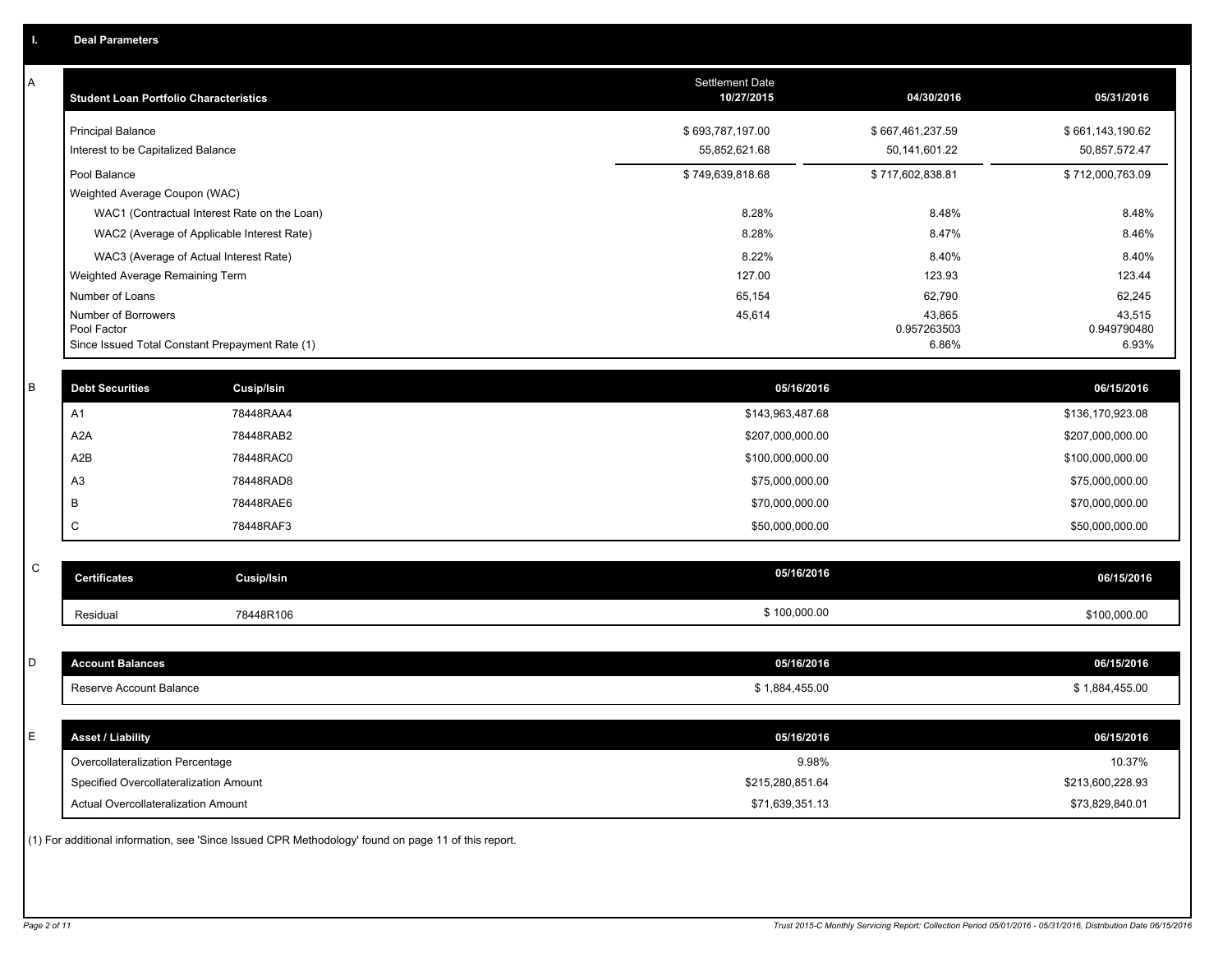### **II. 2015-C Trust Activity 05/01/2016 through 05/31/2016**

| Α | <b>Student Loan Principal Receipts</b>                           |                |
|---|------------------------------------------------------------------|----------------|
|   | <b>Borrower Principal</b>                                        | 6,899,060.27   |
|   | <b>Consolidation Activity Principal</b>                          | 0.00           |
|   | Seller Principal Reimbursement                                   | 0.00           |
|   | Servicer Principal Reimbursement                                 | 0.00           |
|   | Delinquent Principal Purchases by Servicer                       | 0.00           |
|   | <b>Other Principal Deposits</b>                                  | 0.00           |
|   | <b>Total Principal Receipts</b>                                  | \$6,899,060.27 |
| B | <b>Student Loan Interest Receipts</b>                            |                |
|   | <b>Borrower Interest</b>                                         | 2,644,985.36   |
|   | <b>Consolidation Activity Interest</b>                           | 0.00           |
|   | Seller Interest Reimbursement                                    | 0.00           |
|   | Servicer Interest Reimbursement                                  | 0.00           |
|   | Delinquent Interest Purchases by Servicer                        | 0.00           |
|   | <b>Other Interest Deposits</b>                                   | 0.00           |
|   | <b>Total Interest Receipts</b>                                   | \$2,644,985.36 |
| C | <b>Recoveries on Realized Losses</b>                             | \$27,589.37    |
| D | <b>Investment Income</b>                                         | \$2,654.70     |
| Е | <b>Funds Borrowed from Next Collection Period</b>                | \$0.00         |
| F | <b>Funds Repaid from Prior Collection Period</b>                 | \$0.00         |
| G | Loan Sale or Purchase Proceeds                                   | \$0.00         |
| н | Initial Deposits to Distribution Account                         | \$0.00         |
|   | <b>Excess Transferred from Other Accounts</b>                    | \$0.00         |
| J | <b>Borrower Benefit Reimbursements</b>                           | \$0.00         |
| Κ | <b>Other Deposits</b>                                            | \$0.00         |
| L | <b>Other Fees Collected</b>                                      | \$0.00         |
| М | <b>AVAILABLE FUNDS</b>                                           | \$9,574,289.70 |
| N | Non-Cash Principal Activity During Collection Period             | \$581,013.30   |
| O | Aggregate Purchased Amounts by the Depositor, Servicer or Seller | \$0.00         |
| P | Aggregate Loan Substitutions                                     | \$0.00         |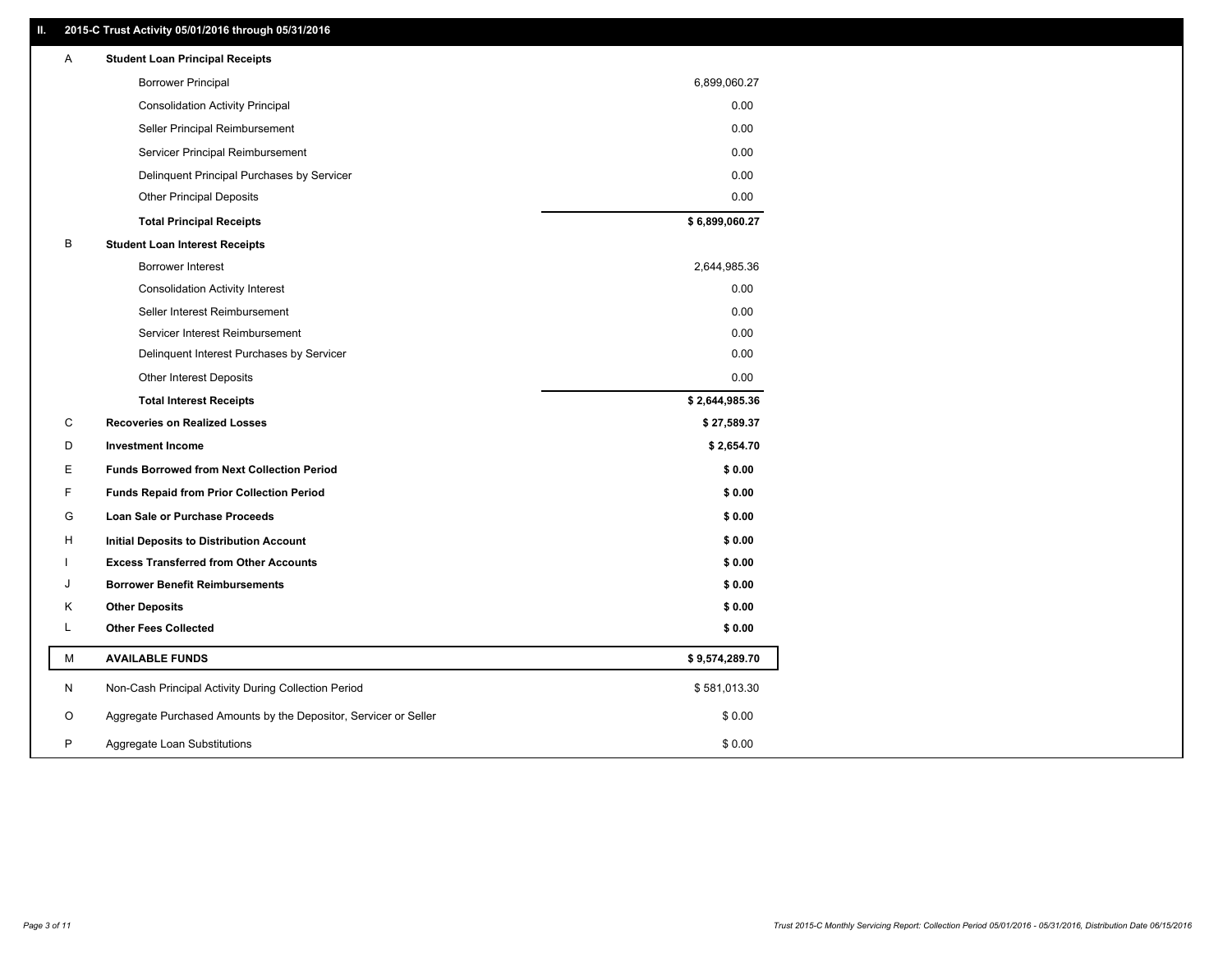|              |                       |                          |         |                  | <b>Loans by Repayment Status</b> |                            |                          |         |                  |                |                            |
|--------------|-----------------------|--------------------------|---------|------------------|----------------------------------|----------------------------|--------------------------|---------|------------------|----------------|----------------------------|
|              |                       |                          |         | 05/31/2016       |                                  |                            |                          |         | 04/30/2016       |                |                            |
|              |                       | <b>Wtd Avg</b><br>Coupon | # Loans | Principal        | % of Principal                   | % of Loans in<br>Repay (1) | <b>Wtd Avg</b><br>Coupon | # Loans | Principal        | % of Principal | % of Loans in<br>Repay (1) |
| INTERIM:     | IN SCHOOL             | 9.08%                    | 10,701  | \$113,761,799.28 | 17.207%                          | $-$ %                      | 9.08%                    | 12,473  | \$132,417,895.63 | 19.839%        | $-$ %                      |
|              | GRACE                 | 9.02%                    | 4,396   | \$43,995,008.79  | 6.654%                           | $-$ %                      | 8.95%                    | 2,825   | \$27,962,566.23  | 4.189%         | $-$ %                      |
|              | <b>DEFERMENT</b>      | 8.90%                    | 2,056   | \$20,027,338.24  | 3.029%                           | $-$ %                      | 8.94%                    | 2,209   | \$21,343,962.91  | 3.198%         | $-$ %                      |
| REPAYMENT:   | <b>CURRENT</b>        | 8.08%                    | 42,726  | \$452,490,807.05 | 68.441%                          | 93.614%                    | 8.08%                    | 42,843  | \$453,780,380.61 | 67.986%        | 93.421%                    |
|              | 31-60 DAYS DELINQUENT | 9.16%                    | 561     | \$6,371,393.16   | 0.964%                           | 1.318%                     | 9.05%                    | 451     | \$5,229,835.44   | 0.784%         | 1.077%                     |
|              | 61-90 DAYS DELINQUENT | 9.11%                    | 283     | \$3,617,394.51   | 0.547%                           | 0.748%                     | 9.19%                    | 253     | \$3,156,352.26   | 0.473%         | 0.650%                     |
|              | > 90 DAYS DELINQUENT  | 9.20%                    | 103     | \$1,251,408.91   | 0.189%                           | 0.259%                     | 9.36%                    | 138     | \$1,635,440.97   | 0.245%         | 0.337%                     |
|              | <b>FORBEARANCE</b>    | 8.39%                    | 1,419   | \$19,628,040.68  | 2.969%                           | 4.061%                     | 8.59%                    | 1,598   | \$21,934,803.54  | 3.286%         | 4.516%                     |
| <b>TOTAL</b> |                       |                          | 62,245  | \$661,143,190.62 | 100.00%                          | 100.00%                    |                          | 62,790  | \$667,461,237.59 | 100.00%        | 100.00%                    |

Percentages may not total 100% due to rounding  $^\star$ 

1 Loans classified in "Repayment" include any loan for which interim interest only, \$25 fixed payments or full principal and interest payments are due.

|                |                       |                          |         | 05/31/2016       |                |                                |                          |         | 04/30/2016       |                |                                |
|----------------|-----------------------|--------------------------|---------|------------------|----------------|--------------------------------|--------------------------|---------|------------------|----------------|--------------------------------|
|                |                       | <b>Wtd Avg</b><br>Coupon | # Loans | Principal        | % of Principal | % of Loans in<br>P&I Repay (2) | <b>Wtd Avg</b><br>Coupon | # Loans | Principal        | % of Principal | % of Loans in<br>P&I Repay (2) |
| INTERIM:       | IN SCHOOL             | 8.69%                    | 21,735  | \$252,665,542.81 | 38.216%        | $-$ %                          | 8.68%                    | 24,788  | \$287,567,893.84 | 43.084%        | $-$ %                          |
|                | GRACE                 | 8.60%                    | 7,710   | \$83,946,701.77  | 12.697%        | $-$ %                          | 8.61%                    | 5,039   | \$54,503,012.92  | 8.166%         | $-$ %                          |
|                | <b>DEFERMENT</b>      | 8.45%                    | 4,009   | \$39,324,717.98  | 5.948%         | $-$ %                          | 8.49%                    | 4,228   | \$41,239,143.06  | 6.179%         | $-$ %                          |
| P&I REPAYMENT: | <b>CURRENT</b>        | 7.94%                    | 26,548  | \$255,854,918.23 | 38.699%        | 89.709%                        | 7.94%                    | 26,381  | \$253,194,066.34 | 37.934%        | 89.105%                        |
|                | 31-60 DAYS DELINQUENT | 9.16%                    | 471     | \$5,397,084.66   | 0.816%         | 1.892%                         | 9.07%                    | 394     | \$4,597,415.95   | 0.689%         | 1.618%                         |
|                | 61-90 DAYS DELINQUENT | 9.19%                    | 255     | \$3,142,328.76   | 0.475%         | 1.102%                         | 9.23%                    | 230     | \$2,824,899.83   | 0.423%         | 0.994%                         |
|                | > 90 DAYS DELINQUENT  | 9.19%                    | 98      | \$1,183,855.73   | 0.179%         | 0.415%                         | 9.38%                    | 132     | \$1,600,002.11   | 0.240%         | 0.563%                         |
|                | FORBEARANCE           | 8.39%                    | 1,419   | \$19,628,040.68  | 2.969%         | 6.882%                         | 8.59%                    | 1,598   | \$21,934,803.54  | 3.286%         | 7.719%                         |
| <b>TOTAL</b>   |                       |                          | 62,245  | \$661,143,190.62 | 100.00%        | 100.00%                        |                          | 62,790  | \$667,461,237.59 | 100.00%        | 100.00%                        |

WAC reflects WAC3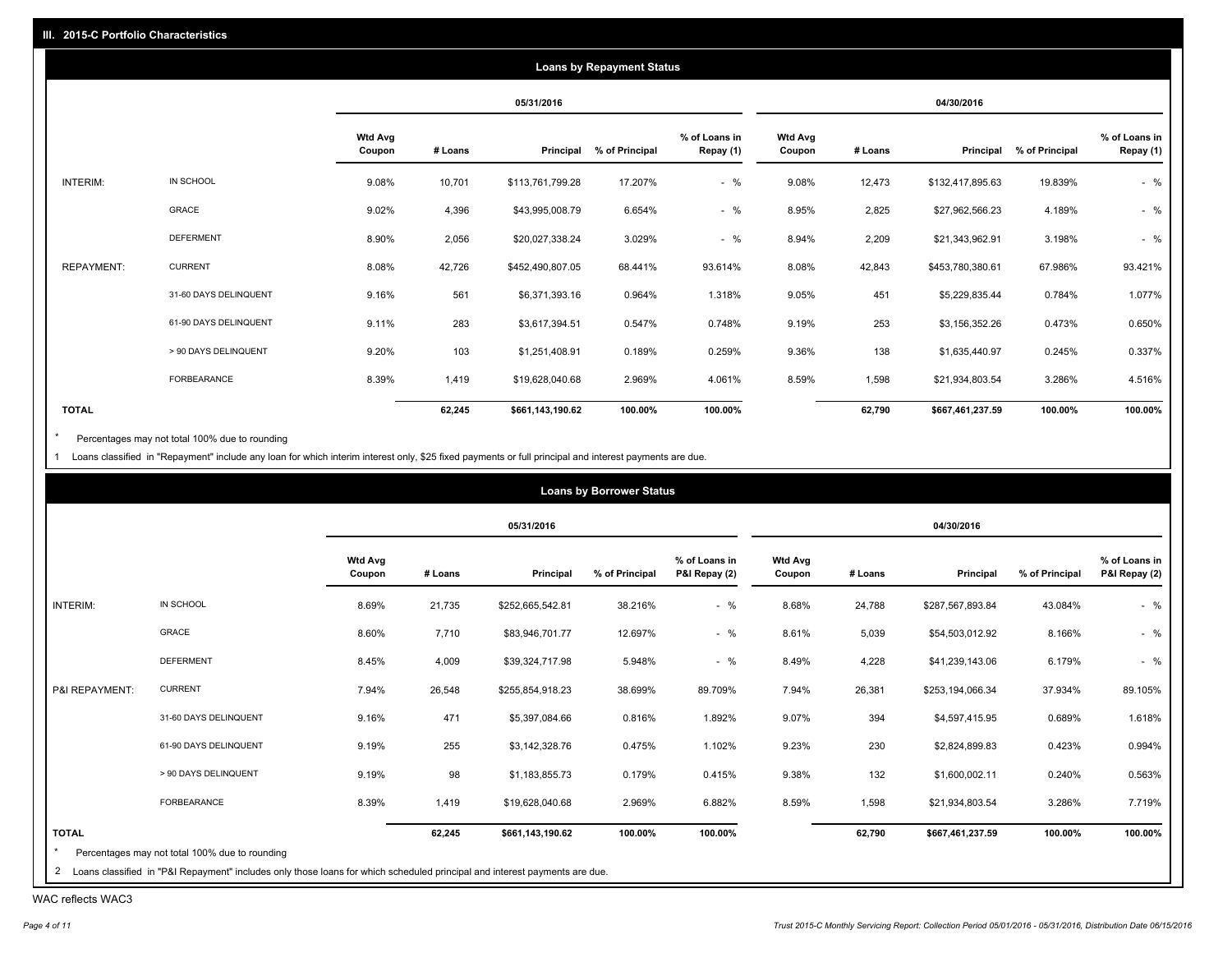|                                                                                                  | 5/31/2016        | 4/30/2016        |  |
|--------------------------------------------------------------------------------------------------|------------------|------------------|--|
| Pool Balance                                                                                     | \$712,000,763.09 | \$717,602,838.81 |  |
| Total # Loans                                                                                    | 62,245           | 62,790           |  |
| Total # Borrowers                                                                                | 43,515           | 43,865           |  |
| Weighted Average Coupon                                                                          | 8.46%            | 8.47%            |  |
| Weighted Average Remaining Term                                                                  | 123.44           | 123.93           |  |
| Percent of Pool - Cosigned                                                                       | 92.5%            | 92.5%            |  |
| Percent of Pool - Non Cosigned                                                                   | 7.5%             | 7.5%             |  |
| Borrower Interest Accrued for Period                                                             | \$4,685,415.25   | \$4,588,896.35   |  |
| <b>Outstanding Borrower Interest Accrued</b>                                                     | \$53,871,146.03  | \$53,103,724.28  |  |
| Gross Principal Realized Loss - Periodic                                                         | \$636,368.33     | \$665,321.15     |  |
| Gross Principal Realized Loss - Cumulative                                                       | \$2,930,104.44   | \$2,293,736.11   |  |
| Recoveries on Realized Losses - Periodic                                                         | \$27,589.37      | \$2,930.54       |  |
| Recoveries on Realized Losses - Cumulative                                                       | \$59,776.71      | \$32,187.34      |  |
| Net Losses - Periodic                                                                            | \$608,778.96     | \$662,390.61     |  |
| Net Losses - Cumulative                                                                          | \$2,870,327.73   | \$2,261,548.77   |  |
| Non-Cash Principal Activity - Capitalized Interest                                               | \$1,221,661.53   | \$694,247.57     |  |
| Since Issued Total Constant Prepayment Rate (CPR) (1)                                            | 6.93%            | 6.86%            |  |
| Loan Substitutions                                                                               | \$0.00           | \$0.00           |  |
| <b>Cumulative Loan Substitutions</b>                                                             | \$0.00           | \$0.00           |  |
| <b>Unpaid Servicing Fees</b>                                                                     | \$0.00           | \$0.00           |  |
| <b>Unpaid Administration Fees</b>                                                                | \$0.00           | \$0.00           |  |
| <b>Unpaid Carryover Servicing Fees</b>                                                           | \$0.00           | \$0.00           |  |
| Note Interest Shortfall                                                                          | \$0.00           | \$0.00           |  |
| Loans in Modification                                                                            | \$4,368,664.52   | \$3,101,654.82   |  |
| % of Loans in Modification as a % of Loans in Repayment (P&I)                                    | 1.53%            | 1.09%            |  |
|                                                                                                  |                  |                  |  |
| % Annualized Gross Principal Realized Loss - Periodic as a %<br>of Loans in Repayment (P&I) * 12 | 2.68%            | 2.81%            |  |
| % Gross Principal Realized Loss - Cumulative as a % of<br>Original Pool Balance                  | 0.39%            | 0.31%            |  |

(1) For additional information, see 'Since Issued CPR Methodology' found on page 11 of this report.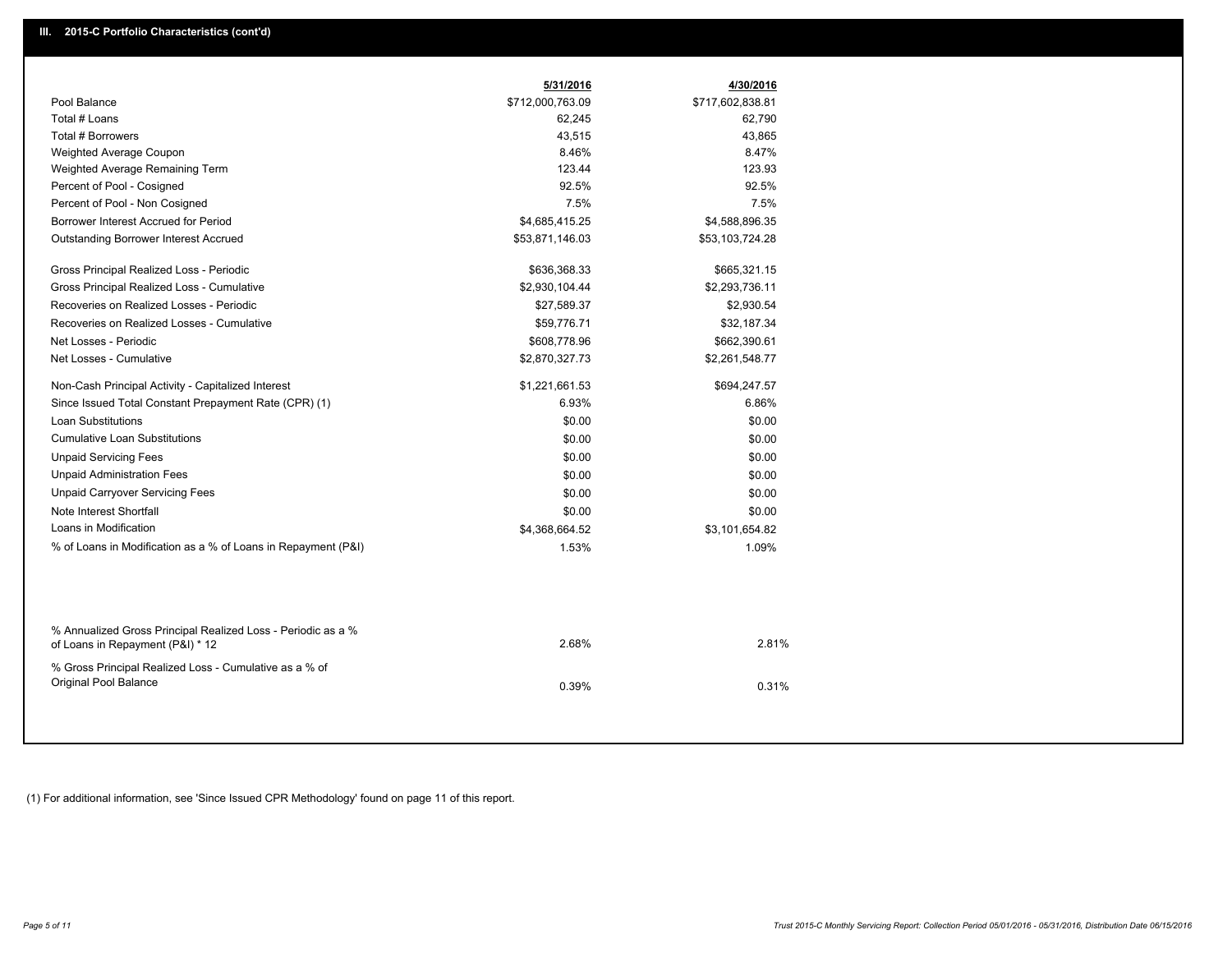#### **Loan Program**  A

|                                    | Weighted<br><b>Average Coupon</b> | # LOANS | <b>\$ AMOUNT</b> | $%$ *     |
|------------------------------------|-----------------------------------|---------|------------------|-----------|
| - Smart Option Interest-Only Loans | 7.36%                             | 14.244  | \$134,517,809.70 | 20.346%   |
| - Smart Option Fixed Pay Loans     | 8.32%                             | 16,680  | \$210,401,169.71 | 31.824%   |
| - Smart Option Deferred Loans      | 8.84%                             | 31.321  | \$316,224,211.21 | 47.830%   |
| - Other Loan Programs              | $0.00\%$                          | 0       | \$0.00           | $0.000\%$ |
| <b>Total</b>                       | $8.40\%$                          | 62,245  | \$661,143,190.62 | 100.000%  |

\* Percentages may not total 100% due to rounding

B

C

**Index Type**

|                       | Weighted<br><b>Average Coupon</b> | # LOANS | \$ AMOUNT        | $%$ *     |
|-----------------------|-----------------------------------|---------|------------------|-----------|
| - Fixed Rate Loans    | 9.54%                             | 10,703  | \$125,397,895.17 | 18.967%   |
| - LIBOR Indexed Loans | 8.12%                             | 51,542  | \$535,745,295.45 | 81.033%   |
| - Other Index Rates   | $0.00\%$                          | 0       | \$0.00           | $0.000\%$ |
| Total                 | 8.40%                             | 62,245  | \$661,143,190.62 | 100.000%  |

\* Percentages may not total 100% due to rounding

## **Weighted Average Recent FICO**

| (2)<br>Wtd Avg Recent FICO Band | # LOANS | <b>\$ AMOUNT</b> | $%$ *    |
|---------------------------------|---------|------------------|----------|
| $0 - 639$                       | 3,295   | \$30,575,722.70  | 4.625%   |
| 640 - 669                       | 3,381   | \$32,414,106.95  | 4.903%   |
| 670 - 699                       | 7,294   | \$74,613,749.37  | 11.286%  |
| 700 - 739<br>$740 +$            | 14,725  | \$154,706,436.18 | 23.400%  |
|                                 | 33,535  | \$368,714,648.15 | 55.769%  |
| N/A(1)                          | 15      | \$118,527.27     | 0.018%   |
| <b>Total</b>                    | 62,245  | \$661,143,190.62 | 100.000% |

WAC reflects WAC3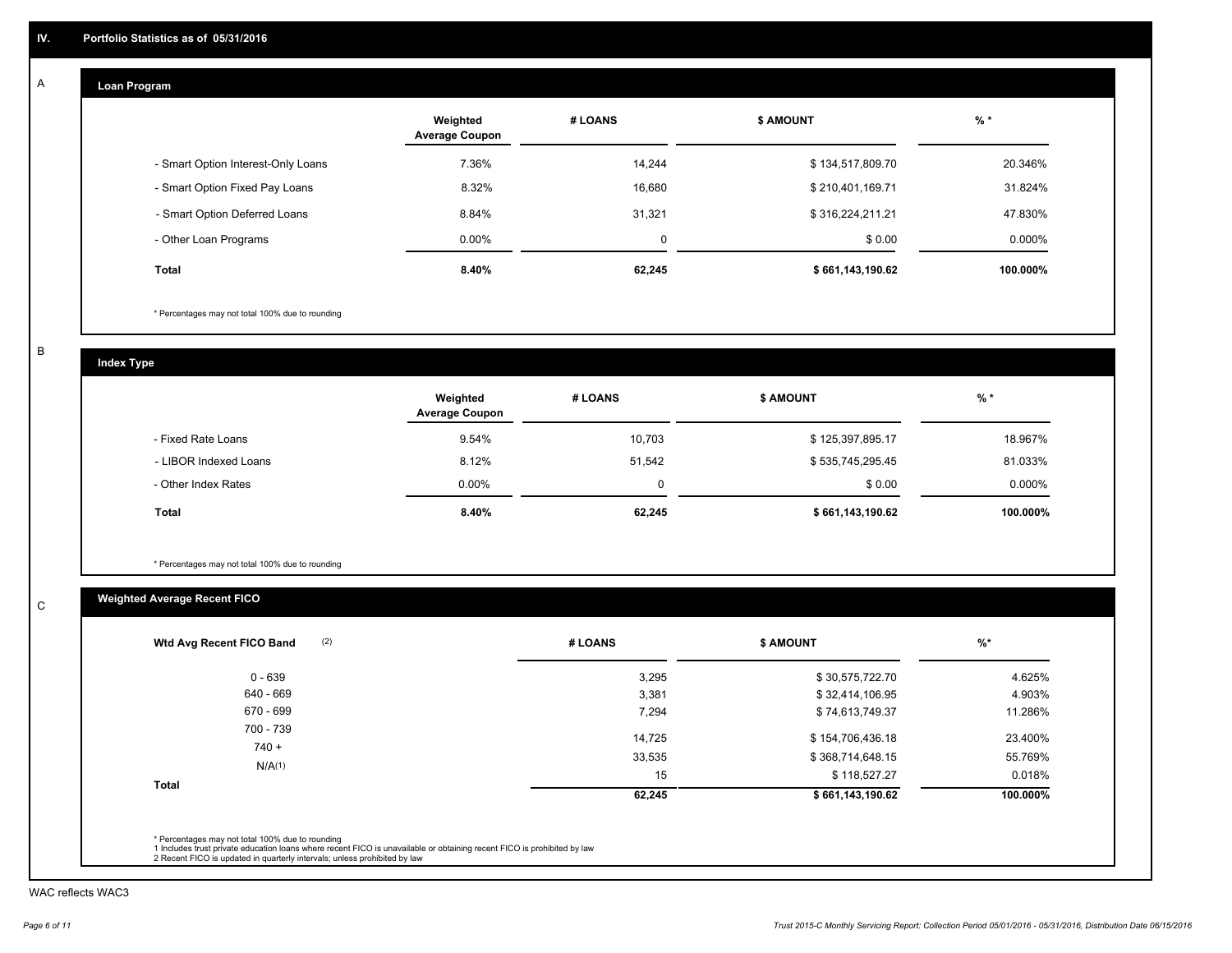| ۷. |       | 2015-C Reserve Account and Principal Distribution Calculations                             |                  |  |
|----|-------|--------------------------------------------------------------------------------------------|------------------|--|
| А. |       | <b>Reserve Account</b>                                                                     |                  |  |
|    |       | Specified Reserve Account Balance                                                          | \$1,884,455.00   |  |
|    |       | Actual Reserve Account Balance                                                             | \$1,884,455.00   |  |
| В. |       | <b>Principal Distribution Amount</b>                                                       |                  |  |
|    | i.    | Class A Notes Outstanding                                                                  | \$525,963,487.68 |  |
|    | ii.   | Pool Balance                                                                               | \$712,000,763.09 |  |
|    | iii.  | First Priority Principal Distribution Amount (i - ii)                                      | \$0.00           |  |
|    |       |                                                                                            |                  |  |
|    | iv.   | Class A and B Notes Outstanding                                                            | \$595,963,487.68 |  |
|    | v.    | First Priority Principal Distribution Amount                                               | \$0.00           |  |
|    | vi.   | Pool Balance                                                                               | \$712,000,763.09 |  |
|    | vii.  | Specified Overcollateralization Amount                                                     | \$213,600,228.93 |  |
|    | viii. | Available Funds (after payment of waterfall items A through H)                             | \$0.00           |  |
|    | ix.   | Class C Notes Outstanding                                                                  | \$50,000,000.00  |  |
|    | x.    | Regular Principal Distribution Amount (if (iv > 0, (iv - v) - (vi - vii), min(viii, ix))   | \$97,562,953.52  |  |
|    | xi.   | Pool Balance                                                                               | \$712,000,763.09 |  |
|    |       |                                                                                            |                  |  |
|    | xii.  | 10% of Initial Pool Balance                                                                | \$74,963,981.87  |  |
|    | xiii. | First Priority Principal Distribution Amount                                               | \$0.00           |  |
|    | xiv.  | Regular Principal Distribution Amount                                                      | \$97,562,953.52  |  |
|    | XV.   | Available Funds (after payment of waterfall items A through J)                             | \$0.00           |  |
|    |       | xvi. Additional Principal Distribution Amount (if(ix $\lt$ = x, min(xv, xi - xiii - xiv))) | \$0.00           |  |
|    |       |                                                                                            |                  |  |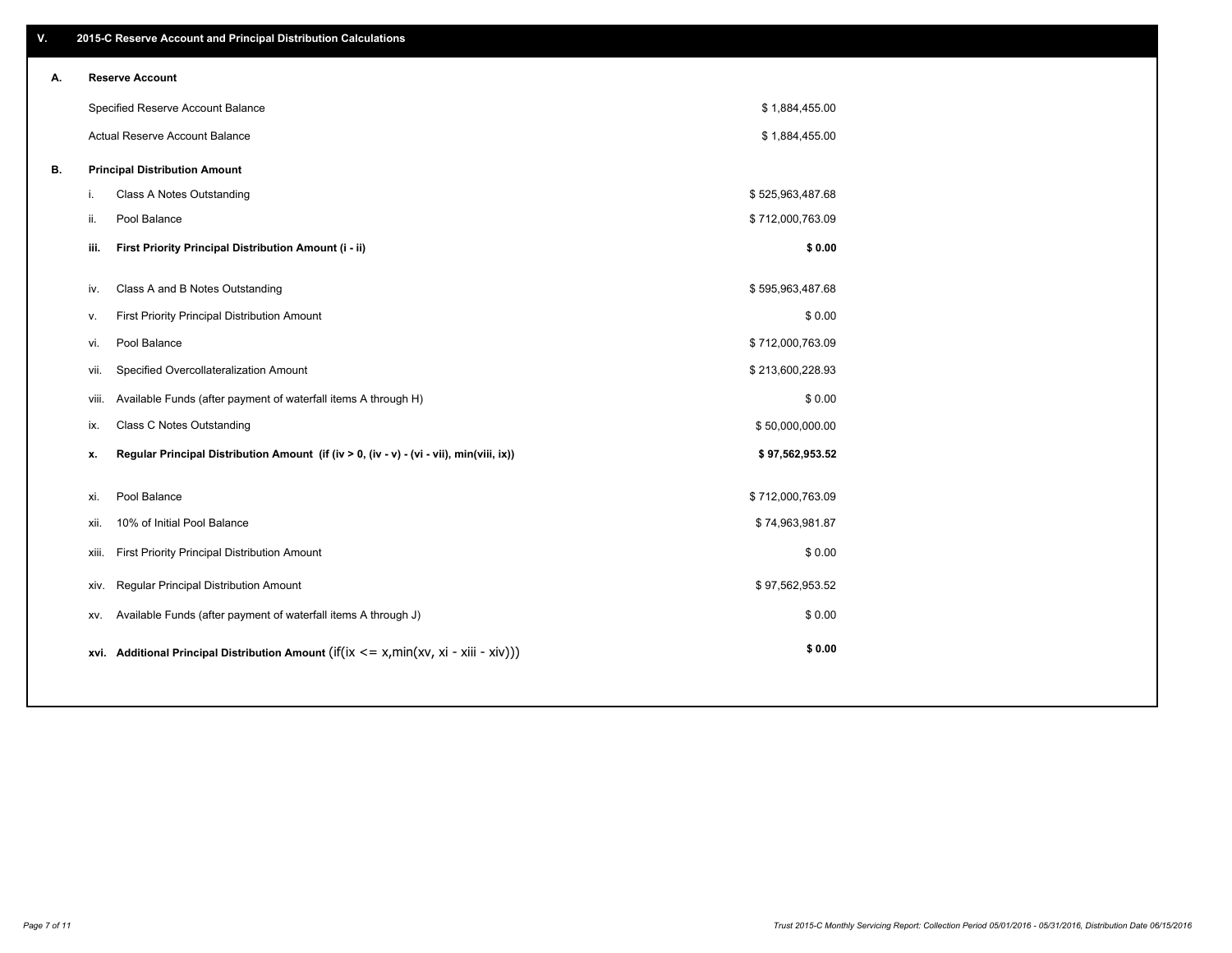|    |                                                                                   | Paid                 | <b>Funds Balance</b>             |
|----|-----------------------------------------------------------------------------------|----------------------|----------------------------------|
|    | <b>Total Available Funds</b>                                                      |                      | \$9,574,289.70                   |
| A  | <b>Trustee Fees</b>                                                               | \$0.00               | \$9,574,289.70                   |
| B  | <b>Servicing Fees</b>                                                             | \$445,358.08         | \$9,128,931.62                   |
| C  | i. Administration Fees<br>ii. Unreimbursed Administrator Advances plus any Unpaid | \$8,333.00<br>\$0.00 | \$9,120,598.62<br>\$9,120,598.62 |
| D  | Class A Noteholders Interest Distribution Amount                                  | \$936,367.35         | \$8,184,231.27                   |
| Ε  | <b>First Priority Principal Payment</b>                                           | \$0.00               | \$8,184,231.27                   |
| F  | Class B Noteholders Interest Distribution Amount                                  | \$204,166.67         | \$7,980,064.60                   |
| G  | Class C Noteholders Interest Distribution Amount                                  | \$187,500.00         | \$7,792,564.60                   |
| н  | <b>Reinstatement Reserve Account</b>                                              | \$0.00               | \$7,792,564.60                   |
|    | <b>Regular Principal Distribution</b>                                             | \$7,792,564.60       | \$0.00                           |
| J  | <b>Carryover Servicing Fees</b>                                                   | \$0.00               | \$0.00                           |
| Κ  | Additional Principal Distribution Amount                                          | \$0.00               | \$0.00                           |
| L. | Unpaid Expenses of Trustee                                                        | \$0.00               | \$0.00                           |
| М  | Unpaid Expenses of Administrator                                                  | \$0.00               | \$0.00                           |
| N  | Remaining Funds to the Residual Certificateholders                                | \$0.00               | \$0.00                           |

#### **Waterfall Conditions**

|      | Pool Balance                                                                       | \$712,000,763.09 |  |
|------|------------------------------------------------------------------------------------|------------------|--|
| H.   | Class A and B Notes Outstanding                                                    | \$595,963,487.68 |  |
| iii. | Class C Noteholders' Interest Distribution Ratio (i / ii)                          | 119.47%          |  |
| iv.  | Minimum Ratio                                                                      | 110.00%          |  |
| ν.   | Is the Class C Noteholders' Interest Distribution Condition Satisfied (iii $>$ iv) | v                |  |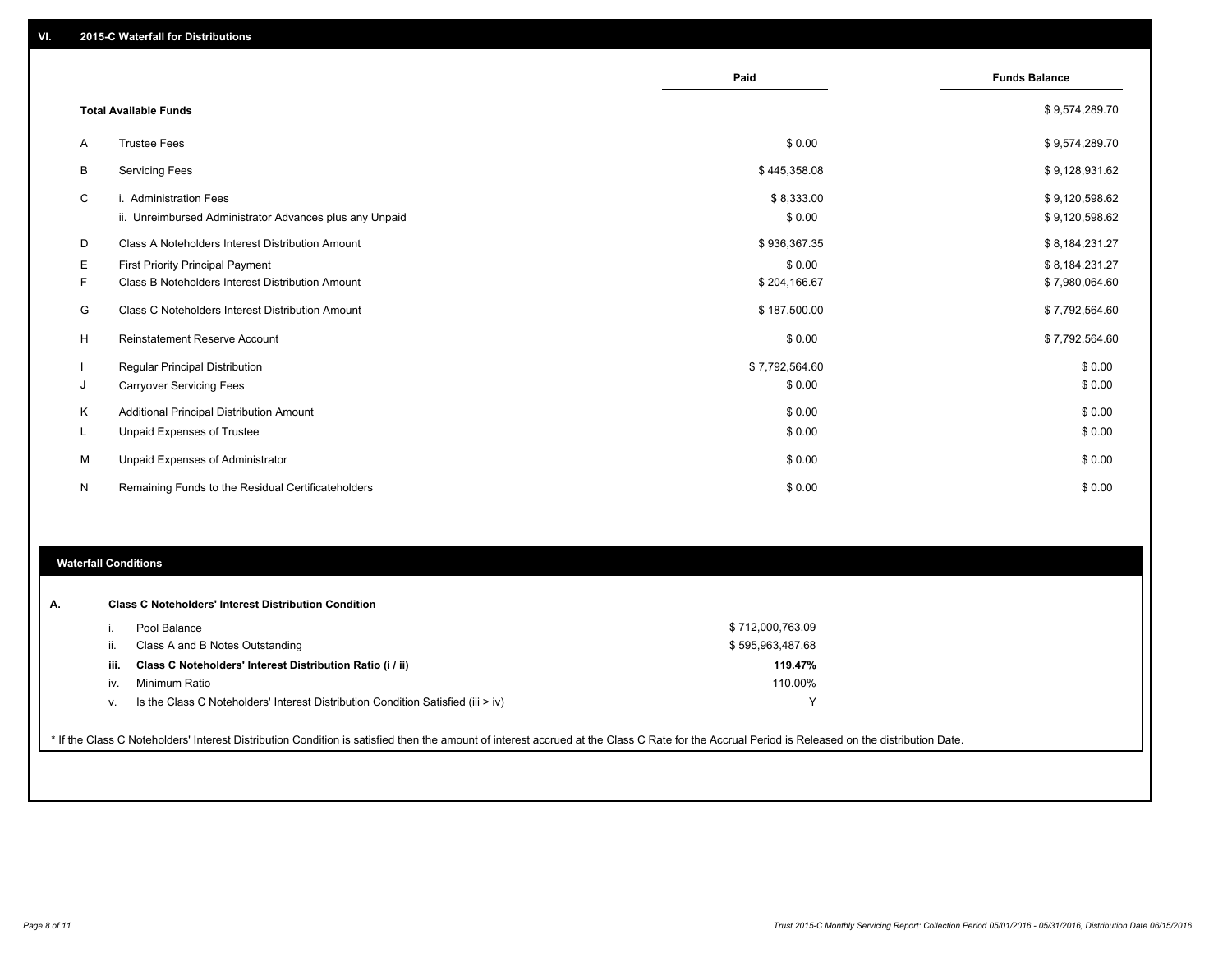| <b>Distribution Amounts</b>                                |                         |                         |                         |
|------------------------------------------------------------|-------------------------|-------------------------|-------------------------|
|                                                            | A <sub>1</sub>          | A <sub>2</sub> A        | A2B                     |
| Cusip/Isin                                                 | 78448RAA4               | 78448RAB2               | 78448RAC0               |
| <b>Beginning Balance</b>                                   | \$143,963,487.68        | \$207,000,000.00        | \$100,000,000.00        |
| Index                                                      | <b>LIBOR</b>            | <b>FIXED</b>            | <b>LIBOR</b>            |
| Spread/Fixed Rate                                          | 0.90%                   | 2.75%                   | 1.40%                   |
| Record Date (Days Prior to Distribution)                   | 1 NEW YORK BUSINESS DAY | 1 NEW YORK BUSINESS DAY | 1 NEW YORK BUSINESS DAY |
| <b>Accrual Period Begin</b>                                | 5/16/2016               | 5/15/2016               | 5/16/2016               |
| <b>Accrual Period End</b>                                  | 6/15/2016               | 6/15/2016               | 6/15/2016               |
| Daycount Fraction                                          | 0.08333333              | 0.08333333              | 0.08333333              |
| Interest Rate*                                             | 1.33445%                | 2.75000%                | 1.83445%                |
| <b>Accrued Interest Factor</b>                             | 0.001112042             | 0.002291667             | 0.001528708             |
| <b>Current Interest Due</b>                                | \$160,093.40            | \$474,375.00            | \$152,870.83            |
| Interest Shortfall from Prior Period Plus Accrued Interest | $\mathsf{\$}$ -         | $\mathcal{S}$ -         | $\mathcal{S}$ -         |
| <b>Total Interest Due</b>                                  | \$160,093.40            | \$474,375.00            | \$152,870.83            |
| <b>Interest Paid</b>                                       | \$160,093.40            | \$474,375.00            | \$152,870.83            |
| <b>Interest Shortfall</b>                                  | $S -$                   | $\mathcal{S}$ -         | $\mathcal{S}$ -         |
| <b>Principal Paid</b>                                      | \$7,792,564.60          | $\mathsf{\$}$ -         | $\mathcal{S}$ -         |
| <b>Ending Principal Balance</b>                            | \$136,170,923.08        | \$207,000,000.00        | \$100,000,000.00        |
| Paydown Factor                                             | 0.039158616             | 0.000000000             | 0.000000000             |
| <b>Ending Balance Factor</b>                               | 0.684275995             | 1.000000000             | 1.000000000             |

\* Pay rates for Current Distribution. For the interest rates applicable to the next distribution date, please see https://www.salliemae.com/about/investors/data/SMBabrate.txt.

**VII. 2015-C Distributions**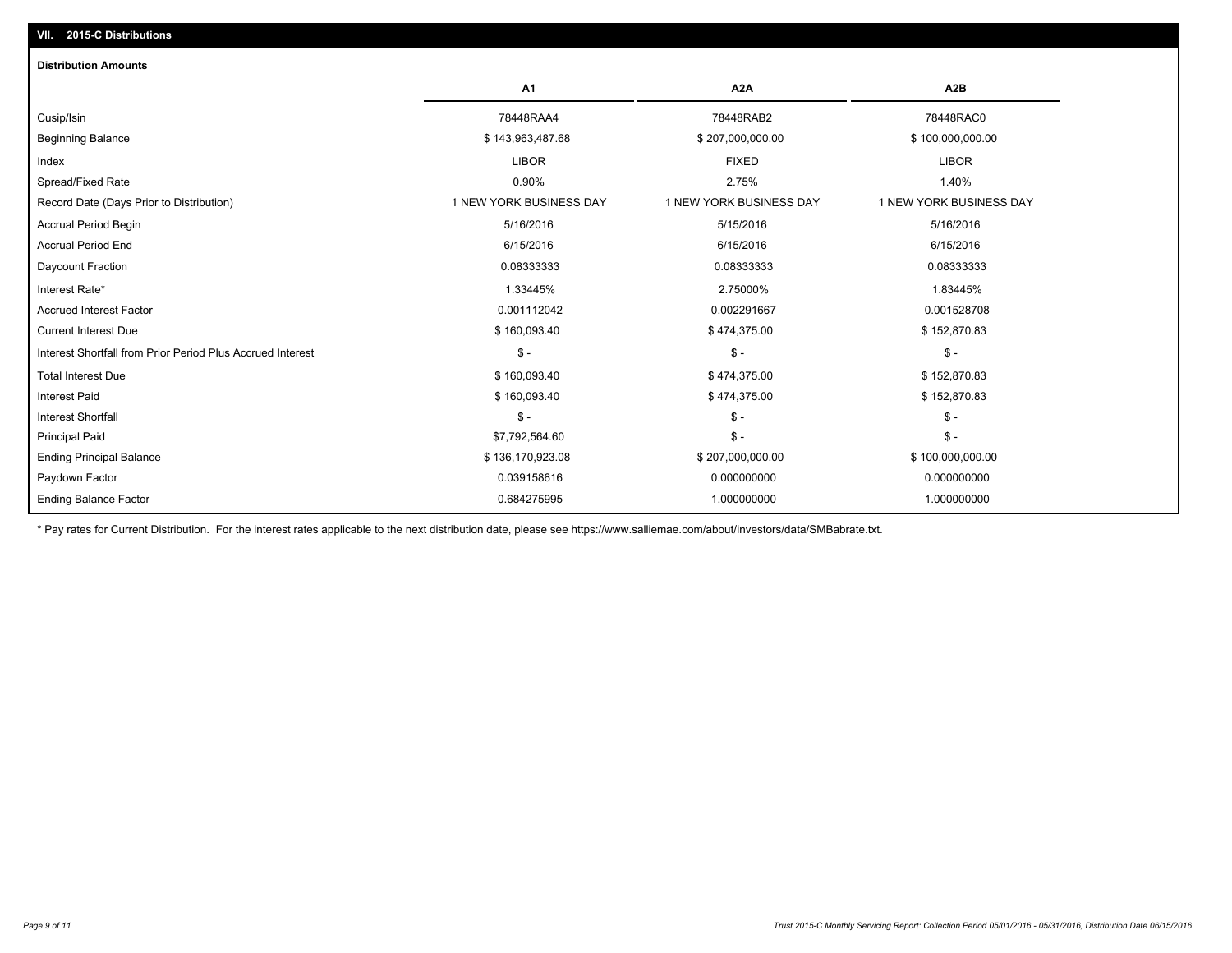| <b>Distribution Amounts</b>                                |                         |                         |                         |
|------------------------------------------------------------|-------------------------|-------------------------|-------------------------|
|                                                            | A <sub>3</sub>          | в                       | c                       |
| Cusip/Isin                                                 | 78448RAD8               | 78448RAE6               | 78448RAF3               |
| Beginning Balance                                          | \$75,000,000.00         | \$70,000,000.00         | \$50,000,000.00         |
| Index                                                      | <b>LIBOR</b>            | <b>FIXED</b>            | <b>FIXED</b>            |
| Spread/Fixed Rate                                          | 1.95%                   | 3.50%                   | 4.50%                   |
| Record Date (Days Prior to Distribution)                   | 1 NEW YORK BUSINESS DAY | 1 NEW YORK BUSINESS DAY | 1 NEW YORK BUSINESS DAY |
| <b>Accrual Period Begin</b>                                | 5/16/2016               | 5/15/2016               | 5/15/2016               |
| <b>Accrual Period End</b>                                  | 6/15/2016               | 6/15/2016               | 6/15/2016               |
| Daycount Fraction                                          | 0.08333333              | 0.08333333              | 0.08333333              |
| Interest Rate*                                             | 2.38445%                | 3.50000%                | 4.50000%                |
| <b>Accrued Interest Factor</b>                             | 0.001987042             | 0.002916667             | 0.003750000             |
| <b>Current Interest Due</b>                                | \$149,028.12            | \$204,166.67            | \$187,500.00            |
| Interest Shortfall from Prior Period Plus Accrued Interest | $S -$                   | $$ -$                   | $\mathcal{S}$ -         |
| <b>Total Interest Due</b>                                  | \$149,028.12            | \$204,166.67            | \$187,500.00            |
| <b>Interest Paid</b>                                       | \$149,028.12            | \$204,166.67            | \$187,500.00            |
| <b>Interest Shortfall</b>                                  | $S -$                   | $\mathcal{S}$ -         | $\mathsf{\$}$ -         |
| <b>Principal Paid</b>                                      | $S -$                   | $\mathsf{\$}$ -         | $\mathsf{\$}$ -         |
| <b>Ending Principal Balance</b>                            | \$75,000,000.00         | \$70,000,000.00         | \$50,000,000.00         |
| Paydown Factor                                             | 0.000000000             | 0.000000000             | 0.000000000             |
| <b>Ending Balance Factor</b>                               | 1.000000000             | 1.000000000             | 1.000000000             |

\* Pay rates for Current Distribution. For the interest rates applicable to the next distribution date, please see https://www.salliemae.com/about/investors/data/SMBabrate.txt.

**VII. 2015-C Distributions**